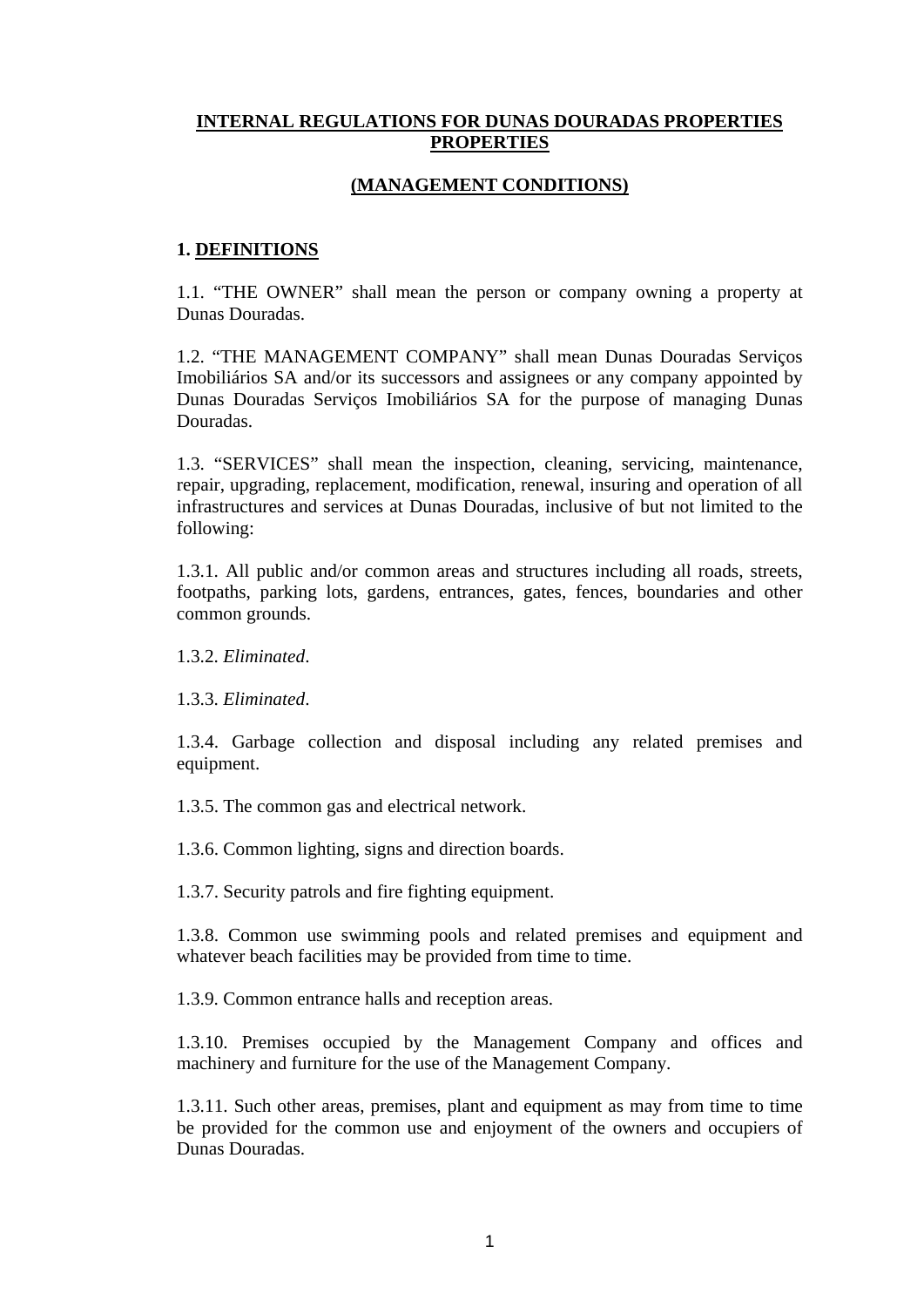1.4. "SERVICES COSTS" shall mean the cost to the Management Company, including VAT, of the Services to Dunas Douradas together with:

1.4.1. All existing and future charges, assessments, duties and taxes payable by the Management Company in respect of any premises referred to in clause 1.3. above save insofar as the same are the responsibility of other person or body;

1.4.2. Expenses in or in connection with the employment of such staff as the Management Company considers necessary for the performance and provision of the Services and all incidental expenditure in relation to such employment;

1.4.3. The costs, fees and disbursements of any professional or expert firm, companies or persons employed or retained by the Management Company for or in connection with provision of the Services, the management and administration of Dunas Douradas and the Management Company, the preparation and auditing of accounts and the collection of all sums due to the Management Company, including legal costs and lawyer fees and the performance of any other duties of functions of the Management Company in relation to Dunas Douradas;

1.4.4. The costs of taking all steps considered by the Management Company to be necessary, expedient or desirable for complying with making representations against or otherwise contesting the incidence of the provisions of any regulation, legislation, order, condition or requirement imposed by any competent body or authority or any matters relating to or alleged to relate to Dunas Douradas for which any owner (other than the Vendor) of any part Dunas Douradas is not directly responsible;

1.4.5. A fee for administrating the Services equal to 12% plus VAT of all costs incurred by the Management Company in the relevant calendar year;

1.4.6. Any other expenses incurred by the Management Company attributable to the general supervision, management, administration, security, protection and maintenance of Dunas Douradas not otherwise specifically included in this Clause 1.4.

1.5. "THE PROPERTY" shall mean the Plot or the Unit or the Villa located in Dunas Douradas.

1.6. "THE SERVICES CHARGE" shall mean the charge specified in Clause 3.

1.7. "THE PROPORTION" shall mean in relation to any calendar year that part of the Services Charge for which the Owner is liable calculated as the proportion of the number of bedrooms which the property bears to the total number of bedrooms contained in Dunas Douradas and sold as at 1st January in that year.

#### **2. SERVICES**

The Management Company undertakes to carry out the Services to the extent necessary for the enjoyment of the property by the Owner subject to payment by the Owners of the Services Charge.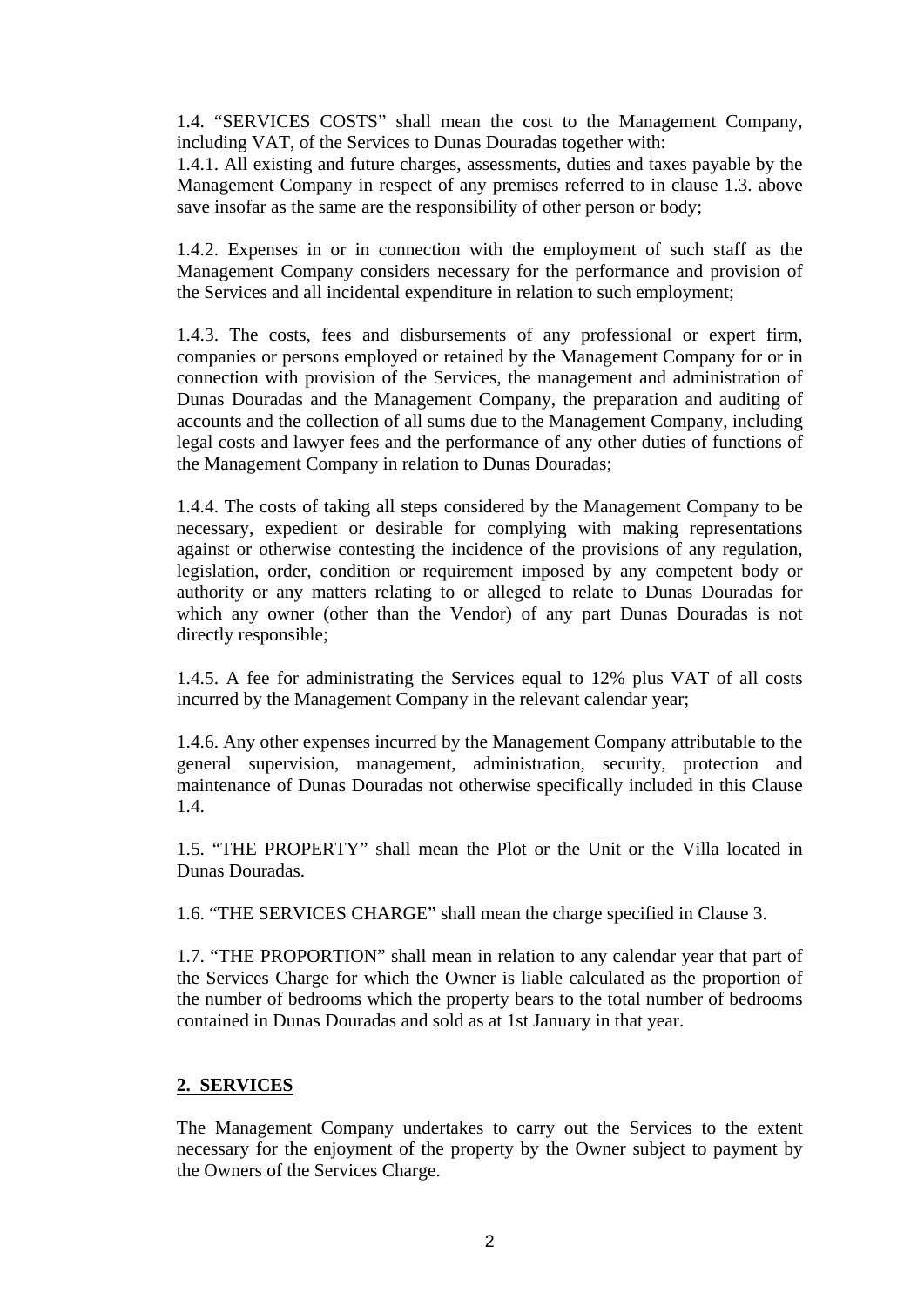### **3. THE SERVICES CHARGE**

3.1. The owner is liable to pay a Service Charge to the management Company as a compensation for the Services Costs incurred by the management Company in accordance with the proportion applicable for the property. All Services Charges are subject to Value Added Tax, where applicable.

3.2. The liability for payment of the Services Charge by the Owner, will start from the completion of the building works (understood as the hand-over of the villa to the Owner) or two (2) years from the date hereof, whichever is the earlier.

3.3. For each of the calendar years following the end of the deadline established above in 3.2. the Owner or its successors in title will pay the Services Charge for that year in the following manner:

3.3.1. The Services Charge for each calendar year will be estimated in writing by the Management Company prior to the beginning of each such calendar year and the Proportion of the estimate shall be paid by the Owner in two equal instalments, the first of which shall become due and payable on 1st January and the second of which shall become due and payable on 30th June in the relevant year.

3.3.2. After the end of each calendar year the Services Costs during that year will be audited by a recognised and certified public accountancy and auditing company and the proportion of any shortfall be made up by the Owner on demand and any overpayment transferred to the sinking fund, referred to in Clause 4 or credited against the payment next due from the Owner at the option of the Management Company.

3.4. The calculation of the Services Charge as described above might be changed by the Management Company provided that the change shall reflect the owner's true proportion in relation to the overall Services Costs of the development.

# **4. SINKING FUND**

Contributions to a Sinking Fund may be included in the Services Costs at the discretion of the Management Company, provided that no such contribution for any calendar year shall exceed 30% of the Services Charge for the previous year.

# **5. ASSIGNMENT**

The Management Company is entitled to assign its rights and obligation under this document in whole or in part to an owner's association, any relevant public body or bodies or any other third party suitable, to undertake the obligations of the management Company hereunder.